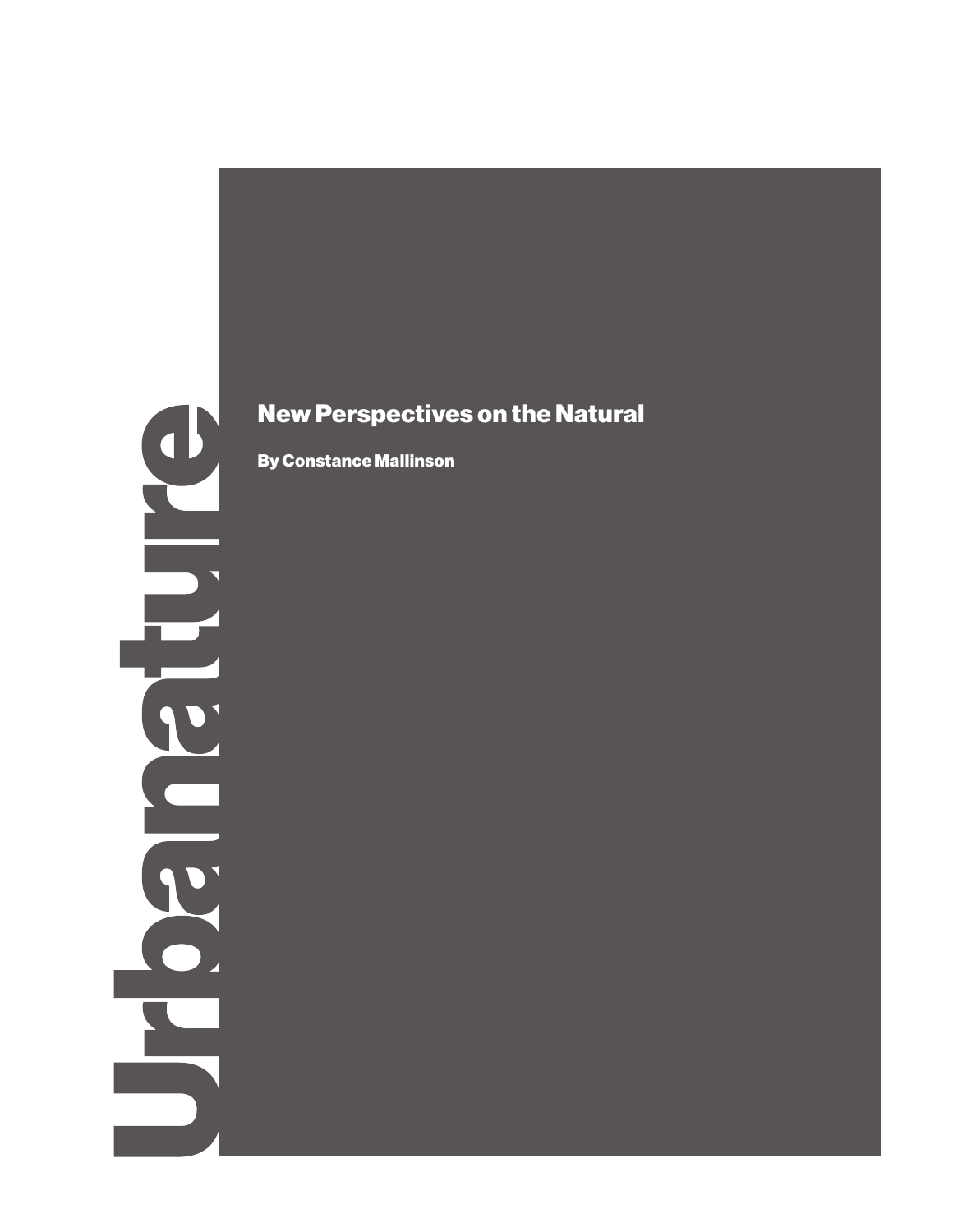By the year 2050 over 70 percent of the world population will be urban based. Already in the United States more than 75 percent of the population is urban dwelling. Our contact with the nonhuman "natural" world is increasingly from the vantage point of our cities, whether through mediated representations, community parks and gardens, even abandoned lots.

1

Traditionally, an authentic experience of nature was sought outside of city life and meant journeying into the countryside or pursuing Alpine peaks and exotic waterfalls. As critic Lucy Lippard has commented, "The idea that 'nature is a place we are not' has ruled for centuries….[H]umans are the center, surrounded by everything else, reflecting the way Western culture has been built in opposition to nature."<sup>(1)</sup> These attitudes were largely shaped by artists and photographers who gravitated to and thrived in urban centers, supplying the masses with tantalizing images of wildness. From nineteenth-century Romanticism well into the twentieth century, painters and artist photographers often used the landscape and nature imagery to explore experimental visual languages. Through the artistic discoveries evidenced in Turner's cataclysmic storms, Monet's shimmering *Waterlilies*, Cezanne's near-geometric *Mt. St. Victoires*, civilization was seen to advance and progress while the fundamental view of nature as "out there" and separate from civilization remained unchanged. Although the Modernist epoch was more interested in the nature of art than in nature itself, popular "art" photographers like Ansel Adams and scores of Sierra Club proponents gave us sublime vistas of national parks and alluring coffee table books of inaccessible and uninhabited areas. Most recently, acclaimed artists such April Gornik and Alexis Rockman have maintained the nature/culture divide with their epic Romantic-throwback painted scenery.

Despite a burgeoning and activist environmental movement that has emphasized stewardship and conservation, especially of wild areas, environmentalist William Cronon describes this position as an overreliance on the idea of wilderness, which instead may "teach us to be dismissive of or even contemptuous of humble places and experiences." (2) Cronon reminds us that the wonder of a natural experience is not limited to far-flung corners of the planet: the tree by the city sidewalk and the cells of our own bodies are no less important than the towering tree in the faraway forest and are a reminder of our responsibility and obligation to the earth. Quoting poet Gary Snyder who said, "A person with a clear heart and open mind can experience the wilderness anywhere on earth,"<sup>(3)</sup> Cronon calls for an abandonment of dualisms and the tradition of seeing nature as pristine and remote. A deep reflection on and respect for our use of nature as well as the redefinition of what is "natural" necessarily begins with our homes, where we make our livings, and which we try to manage and sustain for the future. Writing in his *Landscape* magazine as early as the 1950s, the cultural critic J.B. Jackson urged us to begin valuing the nature in our midst: "We are all victims, whether we know it or not, of a way of thinking that sets the city apart from any other kind of environment. At the root of this confusion is one single error: the error which proclaims that nature is something outside of us, something green which we can perhaps enjoy as a spectacle or examine for future exploitation, but which is only distantly related to us. Nature thus defined belongs in the country and is all but totally excluded from the city; hence the oft repeated outcry that urban man is alienated from it—nature is actually omnipresent in the city: in the city's climate, topography and vegetation we are in fact surrounded by an impalpable or invisible landscape of spaces and color and light and sound and movement and temperature, in the city no less than the country." Whether intimately revealing nature in the city, challenging ideologies of space and natural representation, or focusing on the interconnections between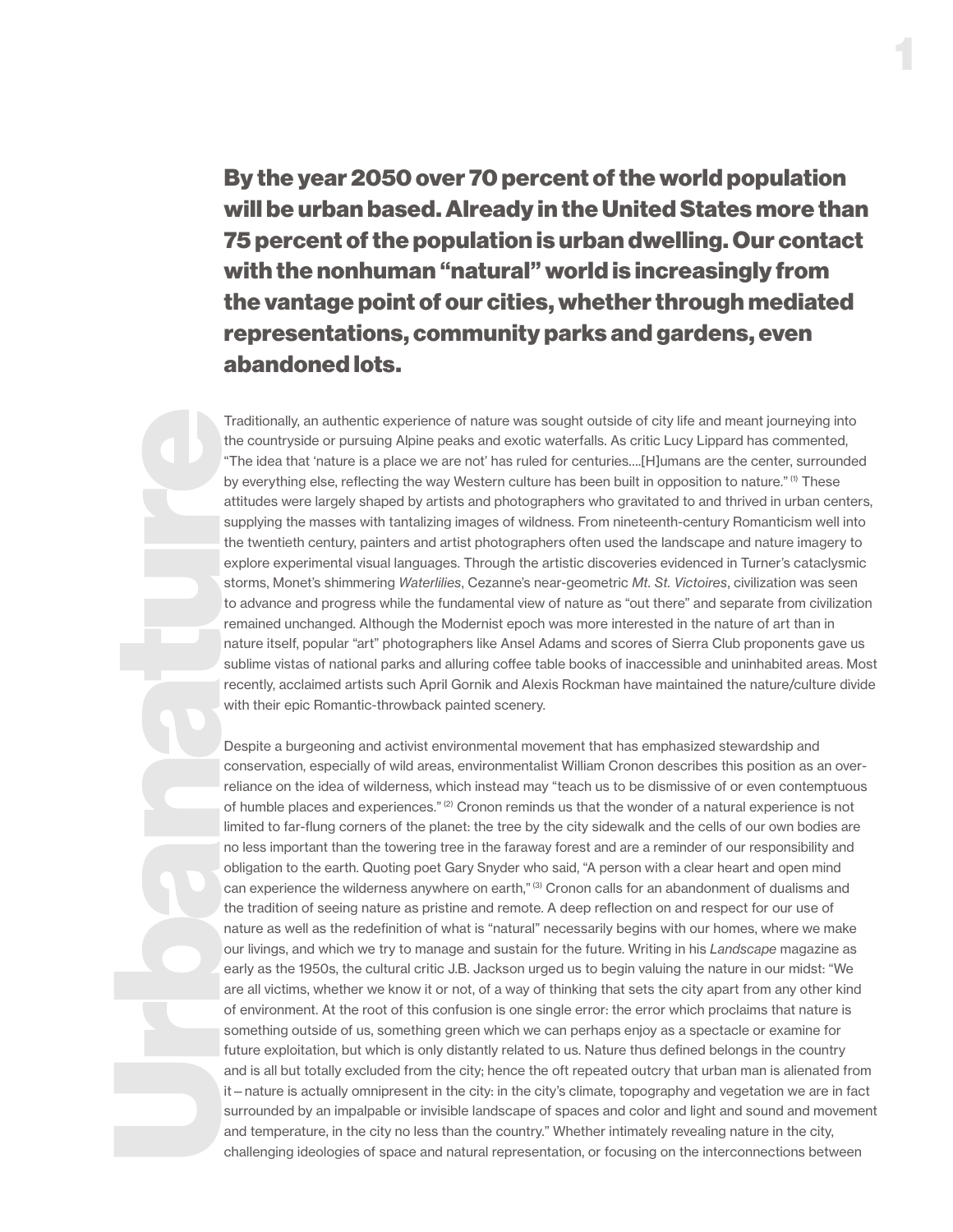human activities and other species, more integrated, multidimensional, progressive perceptions of nature such as those proposed by Cronon and Jackson are being encountered in exhibitions like *Urbanature*.

Many of our entrenched beliefs and conceptions concerning our relationship with nature were formed during the nineteenth century, when popular landscape painting synthesized centuries of nature representation. According to Malcolm Andrews, landscape painting and photography have always been "the barometer of anxieties over the balance of power between nature and culture." (4) A landscape is a mediated view of nature, one that has been aesthetically processed, a product of human control over wildness and natural chaos. This pictorial approach always maintains an uneven proportion of humans to non-humans so that the fantasy of an undefiled, natural playground or respite, and unbounded resources, remains intact. As W.J.T. Mitchell explains in *Landscape and Power*, that mode of representation dominates and is "now part of a repertory of kitsch, endlessly reproduced in amateur painting, postcards, packaged tours, and prefabricated emotions." (5) Lusciously painted picturesque scenery, glossy Sierra Club calendars, and seductive travel and advertising media featuring unspoiled "natural" environments continue to be the apotheosis of expressing our relationship to the land.

The framed landscape instills the viewer with a sense of mastery and control, from the rational and ordered structuring of space in the high Renaissance to the Romantic obsession with nature as a path to spiritual and moral improvement. Representations of nature were analogous to advances in knowledge and perception while simultaneously promoting an estrangement from nature itself, a negation that has contributed to centuries-long land and ecosystem destruction. Much of the landscape imagery we value has its roots in Rousseau, Hobbes, and Thoreau with their notions that humans live more ethically and purely amidst nature, while Kantian theories of the sublime propelled the Romantics to find emotional solace, spiritual and moral uplift, and a renewal of their rational powers upon gazing at awe-inspiring scenery. Less fixed in our psyches is the idea that such gorgeous landscape painting and photography were tethered to progressive narratives that fueled imperialistic motivations, from the colonial era through Manifest Destiny's North American expansion to the present. Icons of abundance, nineteenth-century photographers' images of the American West made Easterners comfortable with the conquest and subsequent commercial development of the American frontier. Their legacy is today's oil, nuclear, and chemical company advertisements depicting "reclamation" or respectful "coexistence" with the natural environment. Automotive corporations often promote SUVs in ads displaying the big polluters serenely situated among redwood forests or bathing in mountain streams. Assuming a false harmony with the natural, these kinds of familiar representations actually facilitate deforestation, development, and mineral extraction by reinforcing historical perceptions and optimistic narratives of progress, subliminally calming our fears of harm. Moreover, such idealized fictions succeed as they always have in offering a view of nature we want to believe will always exist - a symbolic liberation and escape from the overpopulation, waste, mutilation, deterioration, and obliteration being perpetrated globally. They offered scenic respites from cities that were perceived as having no natural resources of their own. Currently, landscape representation has become one of the battlegrounds on which the continuing decline of the environment is being fought, and the beautiful, pristine landscape image that has concealed its involvement in the process is being questioned and reappraised by many contemporary artists.

Though we seem hardwired to the visual pleasures of natural beauty (everyone has somewhere in their possession landscape scenery to revel in like pornography), environmental scientists, writers, and activists like Aldo Leopold, Paul Shepherd, Carolyn Merchant, Paul Taylor, and Rebecca Solnit have alerted us to the imperilment of the natural world, thus making the conventions and stereotypes of such scenery harder to maintain as "real" or "natural." Solnit has equated landscape scenery with women's bodies as a "pleasure ground acted upon" and has advocated for a nature-based art that recognizes "landscape not as scenery but as spaces and systems we inhabit, systems our lives depend upon…the circumference of possibility, the conditions of survival…one whose focus is on relationships." (6)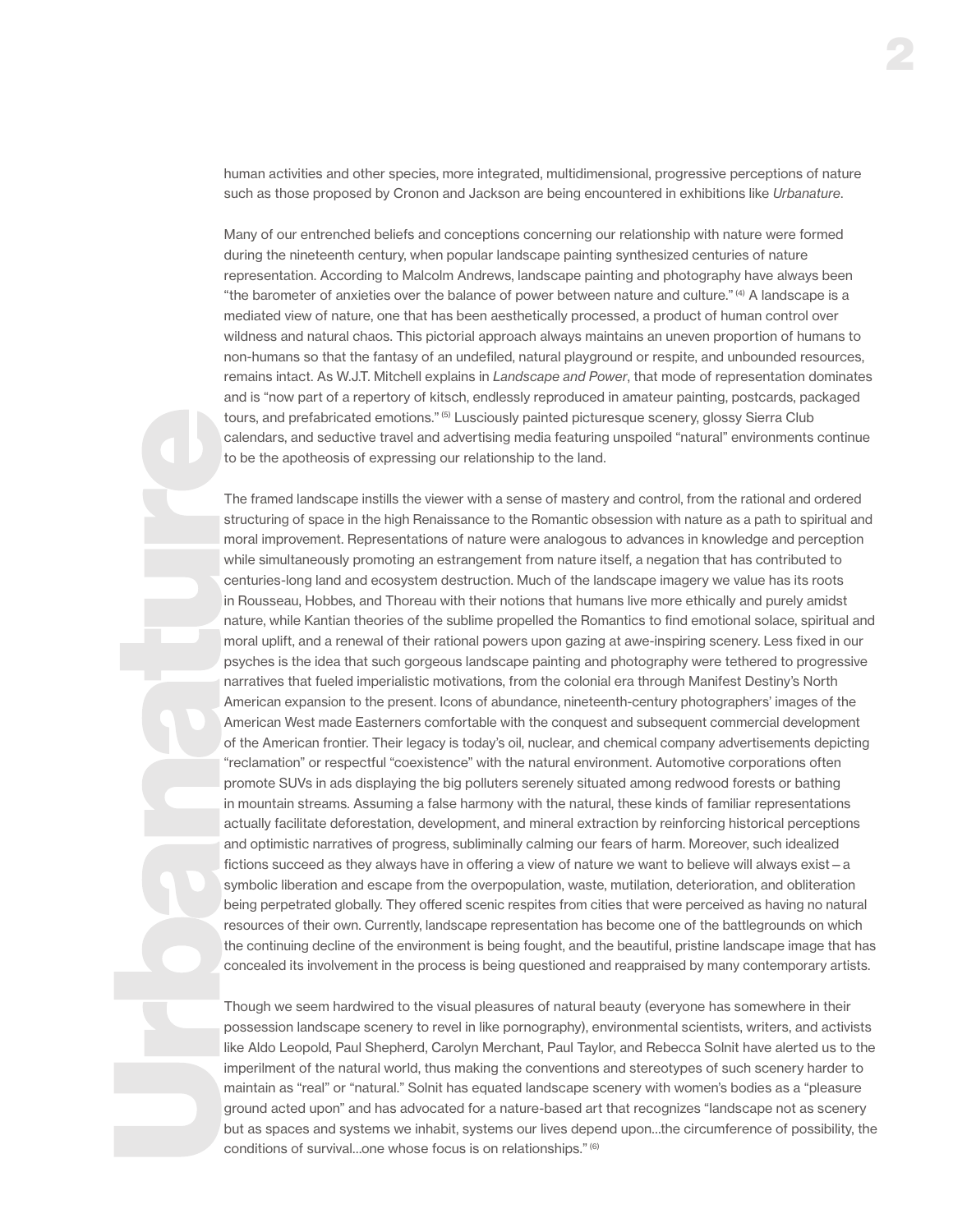Unlike photographer Ansel Adams, the enduring icon of landscape art who lived and worked for long stretches in the Sierras, the most relevant contemporary nature art is disassociated from the Romantic paradigm or the Edenic sense of an open and free relationship to space where humans are separate from but spiritually and materially nourished by their contact with eternal natural abundance. Like the painted female nude, the traditional framed landscape, with its scopic control, upholds the possessive gaze onto the other, emphasizing a dualistic worldview that enforces our alienation from anything natural. By purging landscape of narrative, allegory, and myth in the way nature imagists Adams and Eliot Porter had accomplished in their photographs, even a "modern" landscape—much in the manner of Greenberg's flat painting—could be characterized as progressing more towards "pure" nature. Paradoxically, the unattachment to recognizable myth or narrative has enabled nostalgic fantasies and a certain dishonesty about the human impact on and involvement with nature to flourish. More recently, however, postmodern landscape theory has determined "pure nature" representation as a cultural production and exposed its many hidden and illusionary ideologies.

With the knowledge that nature can no longer be neutral territory and that its conventions serve so many commercial interests, artists have begun to explore through photography, sculpture, and painting, the reassessment and redefinition of the natural in the early twenty-first century, asking what we require of art in an age of environmental crisis and helping to reframe and expand our experiences of nature emotionally and philosophically. Because older models are implicated in and aligned with the dualisms that promote nature commodification and consumption, these newer representations eschew picturesque romantic pastoralism or Arcadian retreat, deriving their images of the natural from a close involvement with their urban environments. Unlike artists such as Andy Goldsworthy, who work with nature primarily in rural settings, the *Urbanature* artists realize nature cannot be viewed in isolation or retreat from human wants, needs, activities, and technologies, insisting on the fact that humans, even in sprawling cities like Los Angeles, are connected to and included in a vast ecosystem. They observe it within, not from afar, to advance a newer paradigm of humans as part of a natural world that resides everywhere. The urban is no longer the antithesis of the natural. Although none see themselves as overt environmental activists, these artists embody a feminist "personal is political" ethic, transposing politics from public power arenas to the area of transformative aesthetic experience, promoting prolonged, deep meditations on a human/nature interface.

The essentialism implied by using the word nature as sufficient in describing the infinite variety and quality of organic life is unavoidable; the word itself reinforces hierarchies and totalizing narratives that these artists are critiquing and debating. It is ofset by the diversity of approaches and their engagement of fresh, inventive visual strategies. No discourse, ideology, or imagery dominates, but all embrace and evidence the importance of shaping our relationship to nature locally in order to promote stewardship and lead to larger environmental questions: the influence of Los Angeles—one of the most dynamic and diverse metropolises in the world today - is ubiquitous. Here the car offers the individual a mutating montage of scenery and sensory experience that is constantly and instantly shifting seamlessly from the constructed, social, and cultural to the natural, often suggesting an integration. As Los Angeles and other cities become more serious in confronting pollution (for which L.A. is infamous), climate change, natural "ghettos," quality of life, loss of habitat with development, and environmental justice, the *Urbanature* artists are interpreting and depicting the interconnections between nature and civilization in ways that are redirected from the exotic – including zoos, natural history museums, and aquariums—to everyday lived perception. By first seeing nature as valuable and accessible in our immediate environs, larger environmental questions assume greater importance.

Reconciling the contradictions between natural idealism and the technological progressivism that cities embody remains challenging. One of the roles of the *Urbanature* artists in transforming our current perceptions of nature, however, is in making the conflicting assumptions, anxieties, and tensions over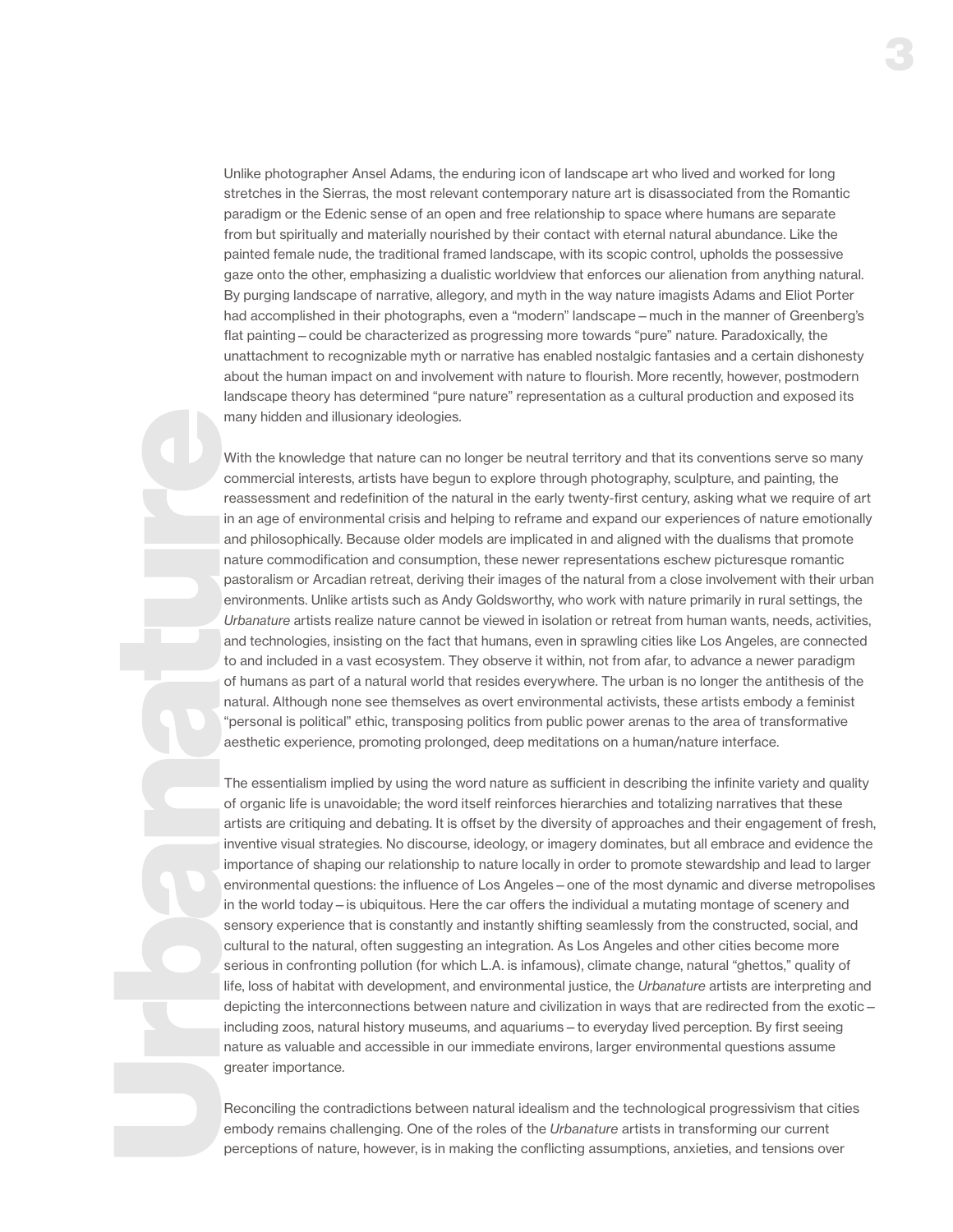the intersections of urbanity and nature visible. They are attuned to what Robert Gottlieb describes as, "How nature reestablishes itself in the city can be influenced…in how we talk about, imagine, conceptualize, and represent it. Nature might be described as a threat, felt as a loss, or seen as a lifegiving and healing force and each approach can influence certain kinds of outcomes."<sup>(7)</sup> These differing perspectives abound in the exhibition, but an interrogation of the formative historical tropes embedded in art forms that have constructed and "culturized" ideas of the natural and progress is present in all their work, often in the form of quotation or appropriation. A sense of loss over an idealized past is understood and palpable, but coexists with a crucial insight into history and its relationship to twenty-first-century environmental conditions.

While the *Urbanature* artists are helping to reframe critical debates and assumptions in order to shape progressive concepts of nature within the context of contemporary urban life, several artists in previous decades must be acknowledged for their groundbreaking projects in heightening awareness of the interconnectedness of the human and natural environments and making the experience of nature in our immediate surroundings relevant. In an era when the advancement of Western art seemed tied to ideas of economic progress and predicated on heroic (usually male) gestures and new contexts, their artworks embraced transforming and revealing aspects of their immediate environments in contradistinction to "earth" artists like Michael Heizer. His *Double Negative* involved massive engineering in remote and fragile desert locations in an attempt to attract viewers from around the world. Conversely, Alan Sonfist's "living sculpture," *Time Landscape* (1965 to the present)—a large tract of land in the heart of New York's Manhattan planted with native plants and soil—examined the relationship of human and natural history in the actual urban environment. In Los Angeles Lauren Bon's *Cornfield* project from 2005, a thirty-twoacre field of corn or "living landscape" created on an undeveloped plot of land near the city's downtown, coalesced artists, poets, and activists around renewing the Los Angeles River, now underway. Robert Gottlieb describes Bon's projects as "building on the legacy of radical art while contributing to the quest to reinvent nature and community…a landscape of improvisation [that envisioned] a type of reconstructed nature in the city...imbued with possibility." (8) In emphasizing community and environmental sensitivity, Sonfist and Bon undermined the imperatives that the frontiers of art required expanding art's boundaries at any cost and demonstrated that while the scope and nature of an artwork can still be enlarged upon, it need not be at the expense of the environment. The stereotypes and obsolete notions of the *avant garde* are being replaced with inquiry and a responsiveness to place and the conditions of contemporary existence. This, of course, is to be distinguished from official public arts projects that are allied with corporate and official "big city" interests.

There are presently innovative artists all over the globe using diverse strategies within art contexts to create large- and small-scale projects that integrate art, ecology, aesthetics, and economics. Many have illuminated climate change, patterns of consumption, the importance of ecosystems, agricultural, artistic, and industrial practices, with some emphasizing political action. By operating within the realm of artmaking, they are free from scientific strictures to experiment and cross into multiple disciplines. Because of the complexity and quantity of artmaking involving these subjects, it is not within the scope of this exhibition to present a comprehensive look at all their activities. However, all might agree that in their positions as artists they are not seeking solutions or viable alternatives to these problems but are regarding art as one link in a chain of thinking and one means to trace and define our experiences of nature. By disrupting conventional habits of seeing, making visible what we don't often choose to see, posing unexpected questions, and ofering counter-narratives to existing ideas about the places and roles of nature and humans, they open discourses, broaden our vision and consciousness and, importantly, provide windows to self-inquiry. For as the eminent twentieth-century economist and thinker E.F. Schumacher believed, the proper work for us in curing the problems of industrialism and late capitalism is to simply work on ourselves.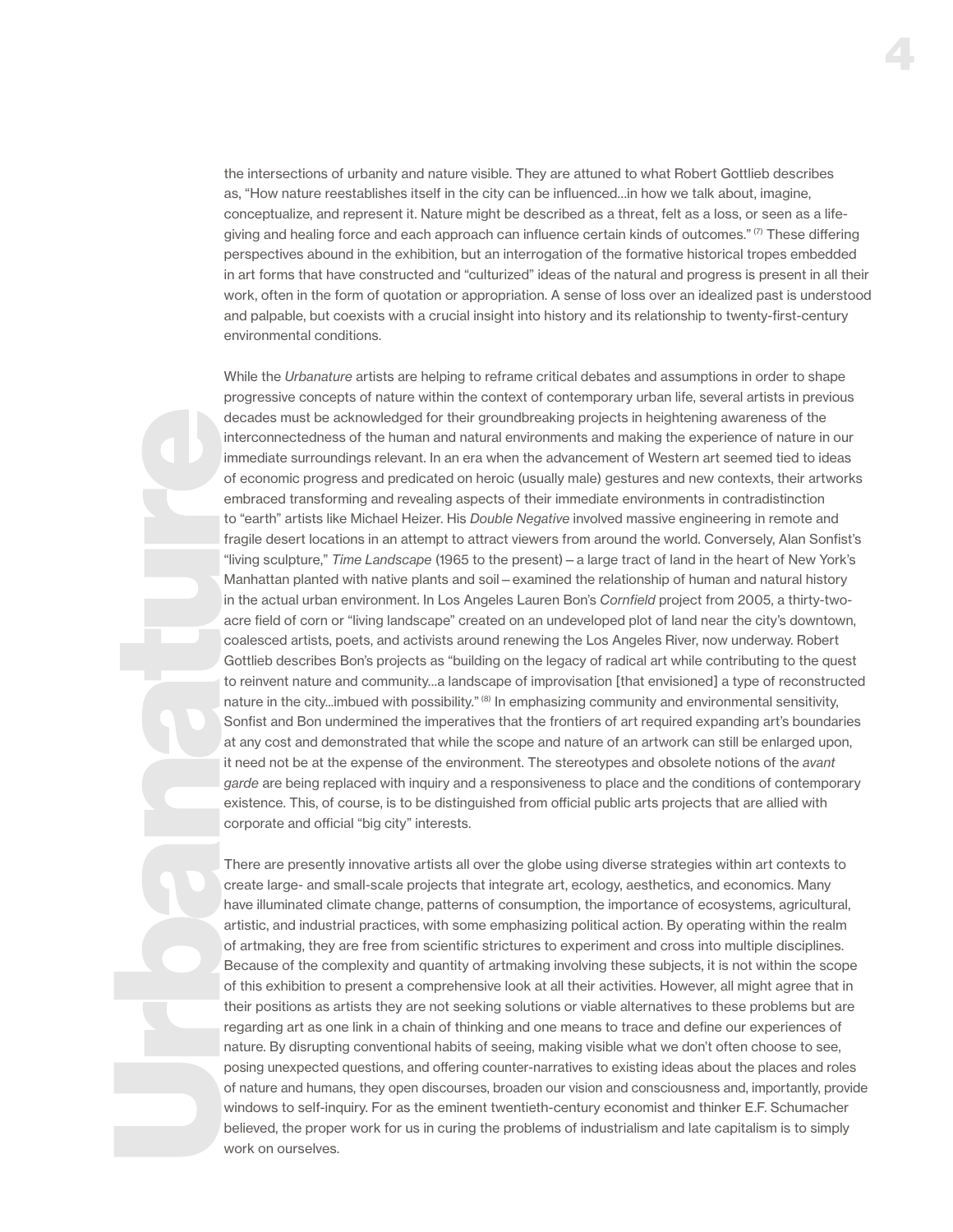Working within traditional media of sculpture, painting, mixed media, and photography (as opposed to research projects or monumental on-site installations), the *Urbanature* artists can be seen as using the unique properties of these media to promote self-reflection and constructive thought on a range of naturerelated concerns. As such, the expectations for these media are simultaneously enlisted and often diverted from their assigned roles. This is particularly true for the painting in this exhibition. In concentrating solely on its formal issues, painting in the Modernist era was perceived as having abandoned social and political narratives to instead adopt an autonomous "Art for Art's Sake" attitude that subverted existing values mainly via novel or disturbing aesthetics. Co-opted by a dominant consumer society that embraced the novel and shocking, painting then became the ultimate bourgeois commodity relegated to high-end living room decoration and corporate boardrooms. For painters like **Merion Estes**, the influence of feminism in the late 1960s and early '70s allowed for a radical reappraisal and restoration of painting's power to transform consciousness through the embrace of ideas and content beyond questions of pure form without abandoning formal experimentation. Similarly, her recent paintings galvanize environmental issues such as nuclear meltdowns and the collapse of ocean ecosystems. Lured by dazzling color, expressive paint handling, boldly decorative but highly symbolic collage elements, viewers linger to grapple with challenging content about natural disasters. Thick with references to global art forms of Eastern and African cultures and beyond, *Local Color* depicts on one side of the painting a flock of dispersing crows that Estes often observes from the window of her Mt. Washington home and mystical glowing orbs on the adjacent half. Elongated drips of paint rain down over the melancholy grey clouds behind the circling birds; colorful stylized floral prints float throughout. The experience of nature is tinged with spirit: the "bright lights" suggest a vision of higher consciousness or heavenly space. Estes' window view evokes a kind of urban Walden on par with Thoreau's sentiments that close contact with nature provides an antidote to civilization's ills; contemplation of the self and natural wonders leads to epiphanies. Estes' painting urges us to carve out spaces for such meditations in our lives, leading us to thoughts like when a bird flaps its wings in Los Angeles, the efect is felt throughout the cosmos.

Linda Stark's *Amber Rotation* series employs a laborious painting method of dripping and building up translucent layers of paint over a lengthy period much like natural geologic processes. Embedding tiny flora and fauna collected from her immediate vicinity in colorful resinous varnishes recalls the creation of amber from ancient fossilized tree sap, perfectly preserving specimens within. A sense of both the microand macrocosmic prevails, with references to radiating light rays and celestial formations as well as spider webs designed to capture prey. Nature as substance is fully present so that rather than mere images of nature, subject and object are mutually constitutive, undermining entrenched nature/culture dualities. Recalling John Fowles' statement that "Art and nature are siblings," hers is a celebration and alignment of the very human act of making objects—that which comprises a civilization—with the smallest life in our midst, from spider to bees to nectar-producing flowers. Stark eschews the sort of labeling, naming, and scientific classification that has always determined the use potential of every aspect of the natural environment and discarded that deemed worthless to the human scheme. In sensitizing us to the array of life outside our doors, perhaps balanced on a tiny web or hidden in the folds of a leaf, she implies that our city enfolds the natural beautifully within itself, if we stop to notice.

Although **Don Suggs'** photo/painting hybrids represent a small part of an extremely diverse studio practice, his subjects have most often entailed the landscape—not *plein air* impressions, but art as a translation or mediation of the experience of being out in nature. His investigations into the genre have included luscious painterly reinterpretations of historical landscape icons to a series of hyperrealist picturesque landscapes overlaid with crisp, minimalistic geometric configurations, the coloration of which is derived from the painted landscape. Another recent series consisting of bright concentric-ringed abstract interpretations of western landscapes he had visited and notated, were created using an elaborate painting "machine" with mathematical precision. Here the *Paradise Prints* synthesize the pure abstractions and scenic photography,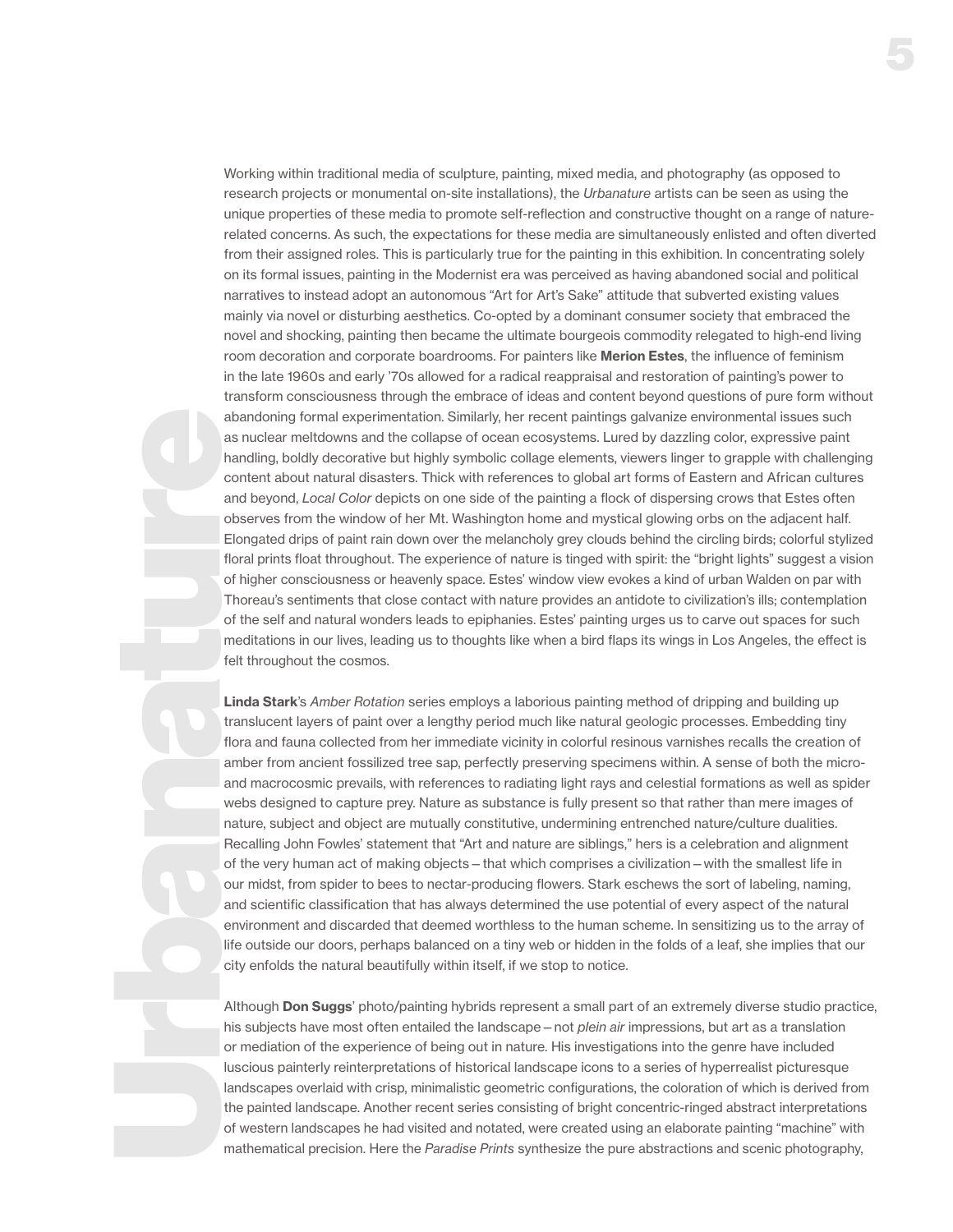as he applies his colorful painted "radial compositions" atop photographs of various Los Angeles landscapes synonymous with California paradise. He has referred to the long history and appeal of concentric-circular compositions in painting as stated in object relations theory. In the context of assessing our experience of the natural in Los Angeles, however, we might meditate, for example, on Suggs' image of a cell phone tower "palm tree" next to a church roof and several dead tree trunks superimposed with a hovering mandala-like black and white "translation" of the scene. He poses a dilemma in the irony-laden *Paradise* series: as the connections between civilization/technology and its crucial natural components are increasingly obscured and acculturated, human survival becomes less and less secure, the paradise we so fervently seek, permanently out of reach.

Like many of the artists in the exhibition, painter **Constance Mallinson** situates us between the wonders available to contemporary lifestyles via consumer culture and the by-products of that quest. Intricately rendered scenes and figures reminiscent of fabulists like the Renaissance's Archimboldo, and of Old Masters Dutch still life are created from the natural and mass-made detritus she collects on her daily walks through the urban and suburban environs of Los Angeles. Desiccated plant materials, decapitated tree limbs, bird's nests, even dead animals, intermingled with fragments of colorful plastic, fast-food packaging, toys, balloons, small auto parts, etc. are re-contextualized to present near post-apocalyptic visions of debris fields on land or ocean. Fomenting a kind of malaise, the brightly colored accumulations of forms seduce while simultaneously repelling us with the reality of our wasteful consumption. Mallinson provokes a range of questions surrounding the mutual constructions and interdependencies of humans and nature, especially in overpopulated urban areas where the frictions, tensions, and loss of connection between the human and non-human can be most acutely felt and observed. Rooted deeply in art history but also in current mass culture, the paintings are allegories for the fragility, crisis, and destruction of life forms in a hypertrophied consumer world, and yet while imagining possible collapse, they also paradoxically elicit belief in human ingenuity, design, and re-emergence.

James Griffith's paintings of indigenous fauna are created from tar retrieved from Los Angeles' La Brea Tar Pits, where the fossilized and preserved remains of extinct species have been extracted, studied, and exhibited. This "primordial goo"—the source of petroleum products and a reminder of our global dependence on oil—is next diluted with thinners and oils, then often mixed with other substances like human ashes, sand, and pollen to create subtle colors and symbolisms. Expressively manipulated and transformed into imagery with exquisite rendering, the subtle sepia tones and rich burnt umbers suggest vintage photographs as well as contemporary aerial photos of oil spills. Directly engaging—or collaborating with—the natural materials of his environment rather than simply recording his observations, the paintings dissolve distinctions between nature and culture and make connections. The detailed images of wildlife ranging from birds, deer, mountain lions, and bears to tiny reptiles are juxtaposed or overlaid with grid motifs suggesting street maps or modern architecture or set within scenic backdrops. The inferences of Grifth's work are many, but among them are confronting cycles of natural growth and decay, and the forces of evolution and cataclysm while implicating urbanization and its relationship with fossil fuels. Further, when pausing to consider the recent attention given to the electronically tagged mountain lion for whom a freeway underpass was constructed, we begin to perceive the necessary interplay of history, influences, survival requirements, and systems linking life in vast urban areas.

Historically, the development of Los Angeles is one of uncontrolled urban sprawl with little respect for destroying or integrating native habitats. Aerial photographs indicate that encroachment from the edge of the Pacific to the heart of its magnificent mountains. Fran Siegel's multidisciplinary studio practice has combined such photographs with abstract and figurative drawing, maps, mixed-media sculptures, cyanotypes, and text, often coalescing into large-scale installations. *Overland 19* began with a tracing on architectural vellum of a large photograph she took from a plane ride over the vicinity of ArtCenter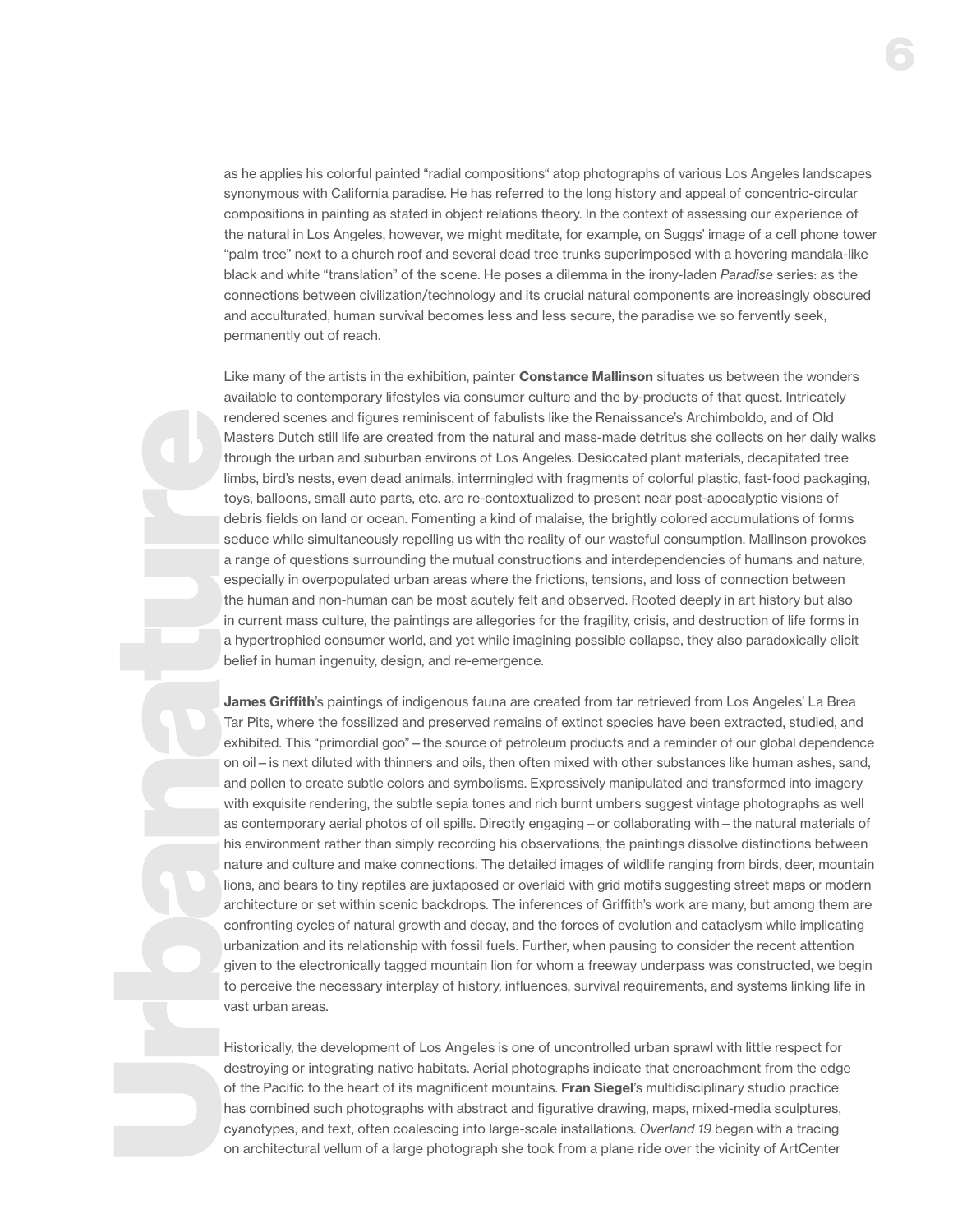College of Design, the site of the *Urbanature* exhibition. Incisions and slashes are made into the surface and multiple abstract, organic-like shapes derived from shadow patterns in the traced photograph are cut, painted, then applied to other areas of the piece, creating a sense of dislocation or translocation of the areas depicted in the original image. Fragments of the former space even extend beyond the edges of the piece. The space in the photograph is barely recognizable, as a flurry of abstract ink marks in tandem with the quirky collaged shapes has transformed it to an evocative abstract artwork. Perhaps foremost is the intimation that the systematic, linear logic of gridded streets, representing the human need to control, develop, zone off, and rationalize wildness and chaos in order to erect cities, is subverted in favor of space as essentially unfixed, permeable, receptive to change, fluid. By interrogating the established logic behind urban development and encouraging the organic to spontaneously emerge, overlap, shift, and coexist throughout urban spaces, Siegel imagines a future landscape vastly diferent from the present—one that can be expansive and inclusive simultaneously. Dishabituating ourselves from conventional demarcations and delineations will be part of the transformation.

The blending or balancing of culture and nature, or what Bruno Latour calls "hybrids of nature and culture [that] are mobilized and assembled into networks that weave the natural and social worlds—humans and non-humans—into a seamless fabric" (9) characterizes most of the art seen in *Urbanature*. That hybridity describes the sculptures of **Coleen Sterritt**, who intertwines natural materials, such as pine cones, bamboo, tree roots, limbs, and stumps from her studio's immediate surroundings near the foothills, with locally found recycled household objects and commercial castofs. Her early sculptures combined natural and industrial materials and involved what she describes as "an investigation into the uneasy balance between nature and the constructed environment." Particular to all of her work is a synthesis between the rugged and sleek, the raw and fabricated, provoking a tension between the organic and inorganic that is both formal and symbolic. So, for example, when a sea green skein of semi-transparent green plastic is entangled with sea sponges, tape and various found objects, its beauty is haunted with thoughts of ocean gyres and streaming waterways clogged with human and natural castofs. Sterritt always leaves us in the question. Similarly, a trimmed agave stump sprouting hair of gossamer fishing line and bamboo body parts is absurdly balanced on diminutive found legs to become a clownish, anthropomorphic act. In jest is truth, however, and we sense the necessary interdependence of the human and natural world and rejuvenation – to the extent of becoming "as one"—yet are always aware of its possible collapse.

A pronounced anthropomorphism also characterizes **Nancy Evans**' fantastical bronze and resin figures cast from assemblages of found natural materials such as leaves, twigs, ripe seed heads, dried flowers, and branches she collects in the environs of her Venice home. Evans alludes to the enmeshment of the human with the non-human, but her art envisions reassessing and transforming our relationship to nature by recalling the spiritual and cultural connections to nature of the pre-modern, pre-patriarchal, non-Western and folk arts. The intimate scale and finely executed details of the plant materials she molds are fully evident: "soft" shapes fold, flop, curve, and change shape as they would naturally. Totemic and doll-like, they are often based on iconic god/goddess or mythological archetypes and are as reminiscent of fertility figures and ancient ritualistic pieces as they are of more modern Surrealism and organic abstraction. Evans is convinced we are in what she describes as "a disintegrating culture where the specificity of the sign is manipulated and obscured," resulting in her desire to "find the archaic and to explore the kind of residual psychic content of preverbal experiences paralleling Freud's theorizing the religious or spiritual feeling of merging or oneness with the universe." Tapping into our human past when handmade objects were used purposefully, the sculptures equally apprehend our contemporary need to engage with nature and become reenchanted in ways our mass commodity-driven culture dismisses. Resolutely untechnological, anti-utopian and imaginative, Evans' sculptures are metaphorical of a time when human-made objects expressed a synergy with the natural world, enacting a relationship with it that united and gave meaning to communal life. Revisiting our collective memory, as eco-feminist Carolyn Merchant reminds us, is critical in beginning to solve intractable environmental problems.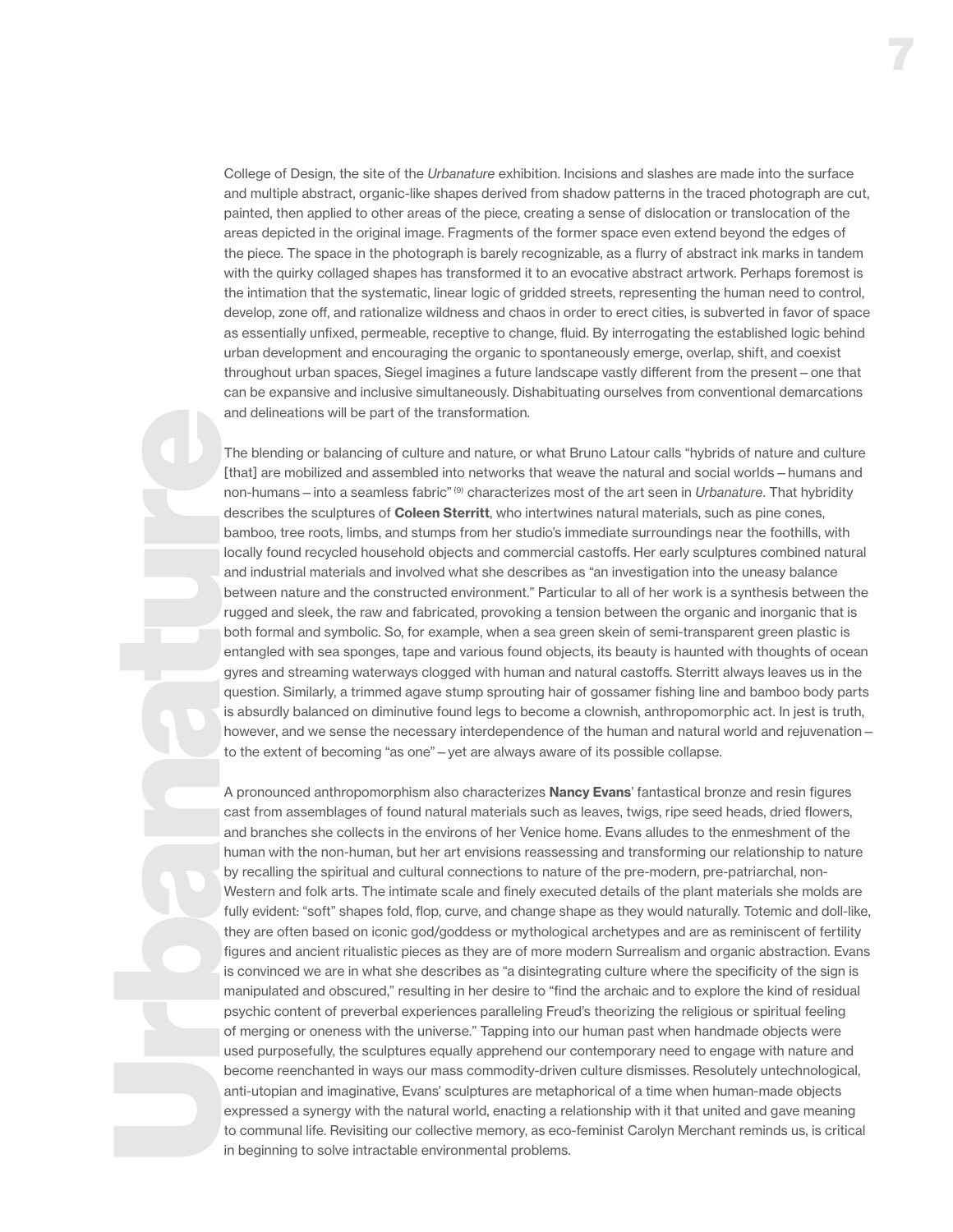Once a year at the summer solstice, Ross Rudel runs naked through the city's Griffith Park late at night. Feeling the warm air, the brush of shrubbery almost erotically touching the skin, reverting to animal instincts as he uses all his senses to safely move through the darkened, potentially dangerous space, he affirms our essential and primal bond with the earth—all sensations awakened by Rudel's sculpture. He works in his artifact-laden studio next to the L.A. River, with which he has developed a profound relationship: the ebbing and flowing, the detritus and pollution, the wildlife such as hawks and ducks that inhabit the region have provided him with imagery and inspiration. His sculptures feel more like empathetic collaborations with nearby nature rather than detached impressions. A chunk of tree trunk requisitioned from the river bank becomes a mysterious tunnel-like female orifice, while the eight-foot-tall *Poop Column* resembling a massive accretion of bird guano (Rudel raises pigeons next to his studio) could be its phallic companion. These *lingum* and *yoni* reconnect us to ancient universal procreative and generative life forces all around us. Rudel also creates works based on dreams, like Australian aborigines or Native Americans whose dreams were sacred magical incursions from the human world into the spirit and nature realms. *Emissary*, a facsimile of the artist's own head molded from strips of dripping green algae harvested from the river, sits atop a thick layer of shiny resin. Appearing as a human/plant hybrid with semi-transparent, terrifying eyes emerging from a glassy pool of water, it alludes to the myth of the Green Man within whom lurks a slimy, sublime wildness opposed to our intellect-dominated bodies. In such works, we importantly rediscover and acknowledge our latent wildness and the biological interconnectivity to all life in our urban ecosystem and the planet at large, crucial to improving a declining environment.

While many contemporary photographers like Edward Byrtynsky and Robert Adams have approached photography journalistically to document land development and degrading commercial intrusions into the natural world, **Elizabeth Bryant** eschews straightforward depiction and is instead drawn to examining the conventions and tropes found in historical still-life painting, landscape and wildlife representations, and *trompe l'oeil* spatial efects to describe contemporary experiences of nature. Using her overgrown plant-filled Eagle Rock backyard or settings such as the Huntington Gardens as backdrops, she creates small-scale, rather elaborate tableaus only for the purposes of photographing. A diverse range of objects, from goofy discarded student ceramics, printed calendar-style wildlife portraits and landscapes, to groups of colorful common and exotic fruits and vegetables, is deftly incorporated and collaged. Actual vegetation infringes the borders of the photo prints, making it difficult to discern between the real and the photographed; the flat, more refined photo images appear as fabricated as the low-tech assemblages of artifacts and handcrafted vessels. Subtly humorous and playful, Bryant casts doubt on the veracity and objectivity of the photograph. Further, she questions and problematizes our sense of what currently exists and what is memorialized when it is endangered or after it has disappeared. Like its art historical still-life antecedents, everything in these abundant, teeming little scenes is overripe with the conflicts and synergies that abound between the natural and the human. Decay lurks and a tense uncertainty hovers. Negotiating and processing this complicated space reveals a central metaphor in all Bryant's art: the fate of the earth's human inhabitants or its civilization, is inextricably intertwined with that of all other species.

Like Elizabeth Bryant's exploration of the conventions of photography and the borders between the natural and the artificial, photographer **Brian Forrest** works exclusively at the perimeters of the city, photographing the dense vegetation of official park areas. In contrast to his previous near-monochromatic black landscapes, color has infiltrated the current series involving similar locations. Resembling early stereoscopic cards, the joined images appear as copies of the same scene. Dark, hairy root balls, unruly tangled branches and vines, fallen tree trunks, and clouded skies create a melancholic Romantic gloom or what he terms "a quiet uneasiness." Forrest acknowledges these pictures recall eighteenth- and nineteenth-century versions of the sublime, but the "doubling" efect subverts and dissolves the singular spectator's gaze—the "I and it" put forth in Burke and Kant—and then multiplies it. Their traditional model of the sublime held that the individual, facing the threat of annihilation upon exposure to terrifying natural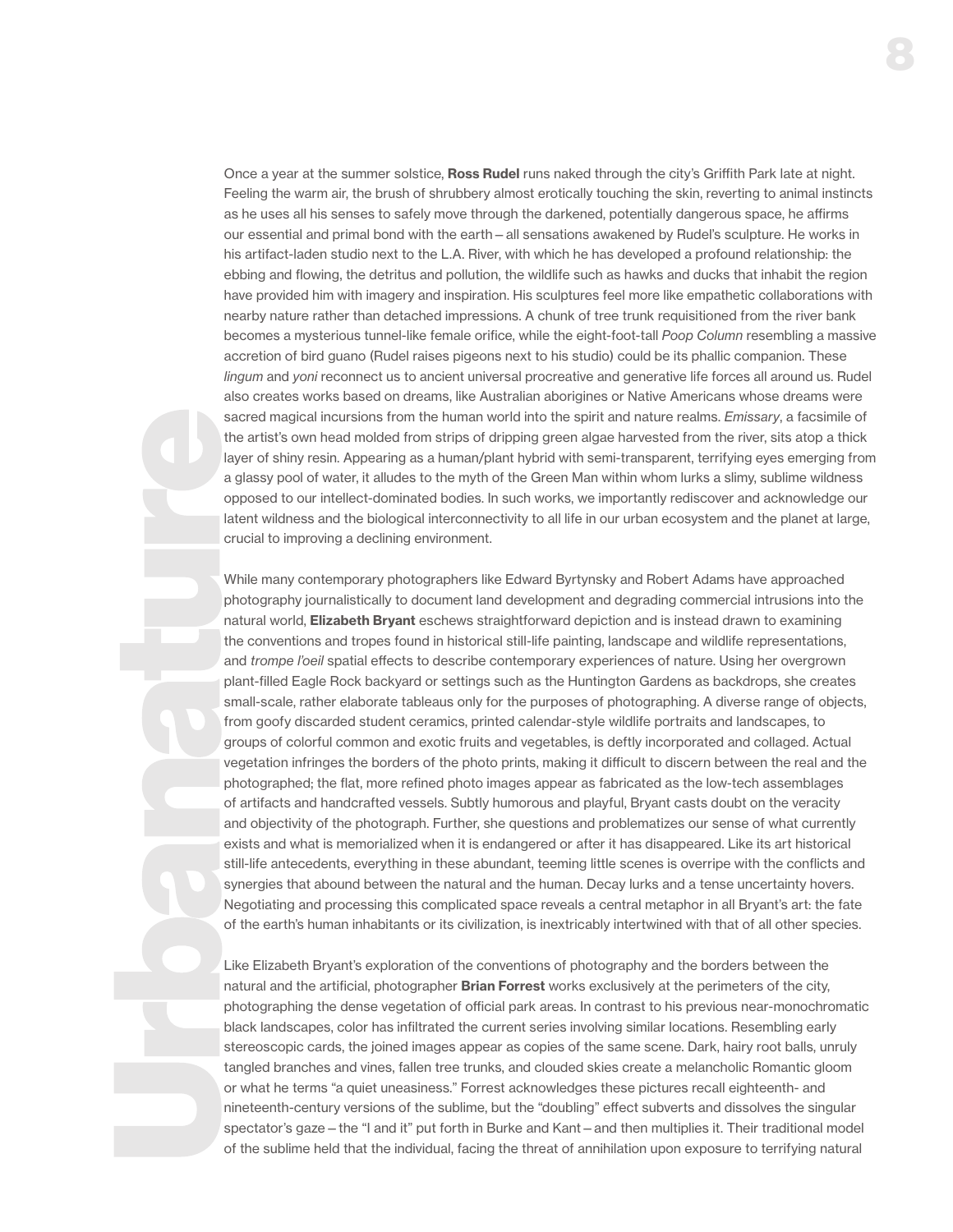phenomena, would pull back from the brink, "saving" himself by the uniquely human powers of rationality and reinforcing our separation and control over nature. In these photographs, however, the wild and chaotic "other" is suggested by an equal viewpoint and presence, evoking an "eco-sublime" that does not require mastery but represents partnership and inclusivity. At odds with more voyeuristic, materialistic scientific methods of observation, Forrest promotes what Jeremy Rifkin described as "an embodied experience…[or] the understanding reality comes not from detachment and exercise of power but from participation and empathic communion" (10)...an "experience near" (11) rather than neutral approach that potentially changes the relationship between urban and natural to one of proximity and balance.

On her lunch break sitting under a tree at a city university campus, China Adams found herself watching the squirrels at play running up and down the trunks and branches and dashing about in the green turf. This species is so adaptive and pervasive, few stop to consider their movements and antics in human habitats. With wry humor and keen observation Adams began to map and record their steps and activities, as one would an elaborate choreography, later creating delicate, pristine drawings based on her field studies. Accompanying each drawing is a meticulously hand-lettered graphite "playbill" of texts combining description, poetic musings, and notes on the squirrels' "performances." Though seemingly ridiculous initially, what emerges is a critical meditation on landscape art through the ages and its need to project control over wild and chaotic nature through representational strategies like fixed-point perspective and cartography, even extending to Disney's anthropomorphized and thoroughly civilized critters. At the heart of Adams' piece, however, is a desire to patiently let the inner structures and workings of nature reveal themselves without interference, discovering commonalities between various animal movements and our own, and acknowledging the beauty, awe, pleasure, and purpose in both. The historical approach to landscape that served to assert domination is replaced with a "biosphere consciousness" in which all species share space in mutual interdependence. Artistic acts such as hers bring the two worlds together in a dynamic relationship to impart a richer, deeper sense of the places we dwell.

The garden as both symbolic of Eden and site of most urban encounters with the non-human takes on special significance in the collaborative installations of Laura Cooper and Nick Taggart. *Glassell Atlas* is a large mixed-media work depicting an area of northeast Los Angeles where their house and garden are located. Though noisy freeways, busy streets, and train tracks are all nearby, their bountiful garden teems with insects, birds, a diversity of exotic and native plant life, and wild animals. Drawings and photographs of the view from the house and studio are printed on cotton, then integrated into an intricately sewn maplike tapestry of the meandering arteries surrounding the plot. They then incorporate and suspend loose colored threads, plant materials collected on site, objects unearthed from the garden, and fragments of asphalt from their neighborhood streets. The resulting highly textured artwork is equal parts 2D abstraction, photograph, drawing, homespun craft, and 3D assemblage, a lively interpretation of the bio-complexity of their corner of the city. It reflects ideas of ecologically restored Eden, an earthly paradise, or even a small home place on the larger planet that maintains "natural and cultural diversity in all its forms." (12) Such pocket Edens demonstrate that all these life forms can co-exist, suggesting a new narrative of Recovery from the Fall from the Garden that responds to the ecological conditions and urgencies of the urban environment. Perhaps less predicated on ideas of balance, it proposes "discordant harmonies" which "are part of a set of new narratives with non-linear plots and a new human relationship to nature….[W]hat is called for is a new ethic that arises out of both the needs of nature and the needs of humanity. Both must be considered active agents." (13) Cooper and Taggart envision such a situation.